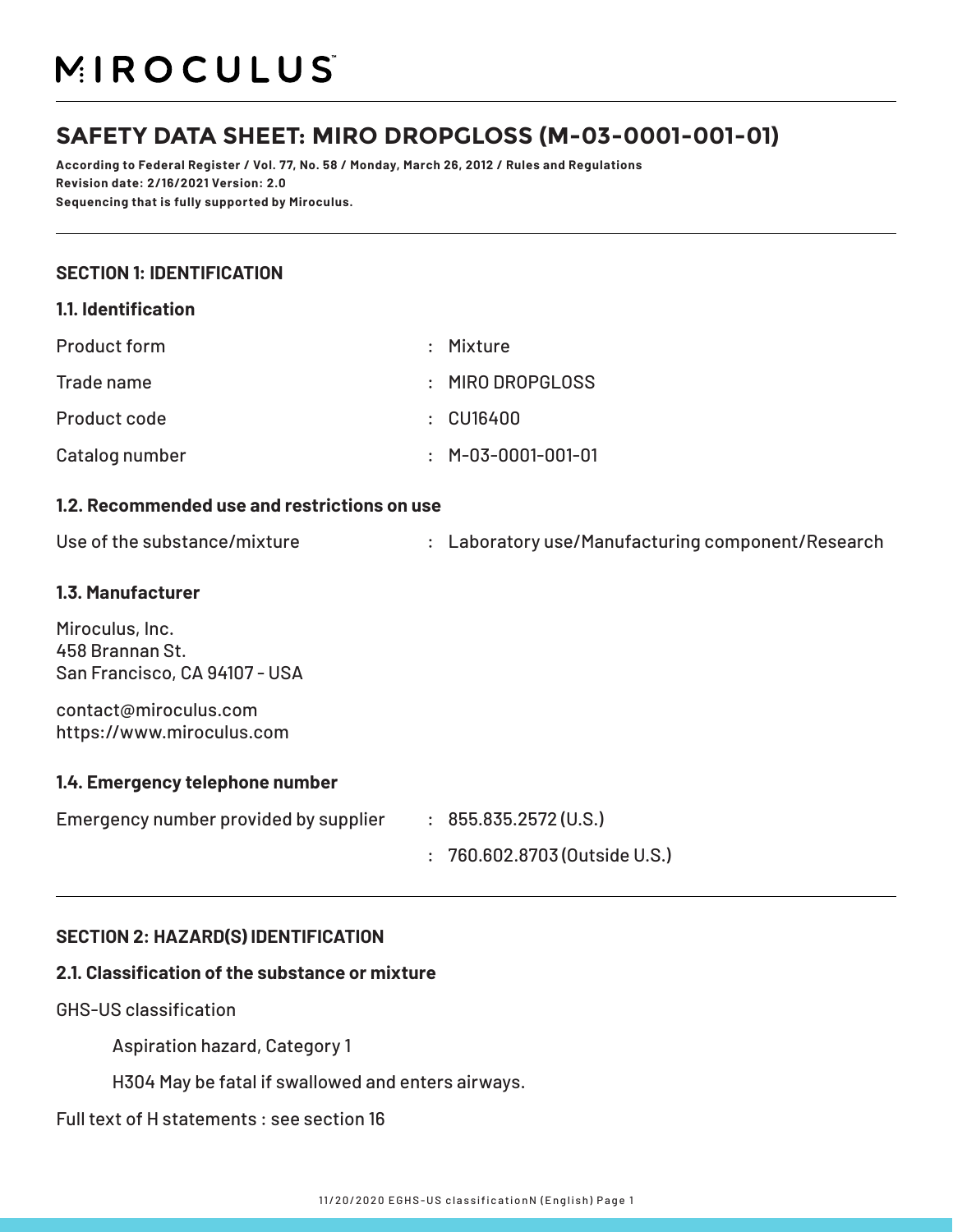## **2.2. GHS LABEL ELEMENTS, INCLUDING PRECAUTIONARY STATEMENTS**

#### **GHS US labelling**

Hazard pictograms (GHS US) : Signal word (GHS US) and the state of the state of the Signal word (GHS US) and the state of the Signal Signal Signal Signal Signal Signal Signal Signal Signal Signal Signal Signal Signal Signal Signal Signal Signal Signal Hazard statements (GHS US) : H304 - May be fatal if swallowed and enters airways. Precautionary statements (GHS US) : P301+P310 - If swallowed: Immediately call a poison center or doctor. P331 - Do NOT induce vomiting.

P405 - Store locked up. P501 - Dispose of contents/container to hazardous or special waste collection point, in accordance with local, regional, national and/or international regulation.

#### **2.3. Other hazards which do not result in classification**

No additional information available

#### **2.4. Unknown acute toxicity (GHS US)**

Not applicable

#### **SECTION 3: COMPOSITION/INFORMATION ON INGREDIENTS**

#### **3.1. Substances**

This product is labeled with the following GHS classifications, as it contains substances that present a hazard within the meaning of the relevant State and Federal Hazardous Substances regulations. This product is a proprietary blend and the ingredients and mixture percentages are being withheld as confidential business information.

#### **3.2. Mixtures**

| <b>Name</b> | $\sqrt{2}$ | <b>GHS-US classification</b> |
|-------------|------------|------------------------------|
| Proprietary | >90        | Asp. Tox. 1, H304            |

Full text of hazard classes and H-statements : see section 16

#### **SECTION 4: FIRST-AID MEASURES**

#### **4.1. Description of first aid measures**

First-aid measures general : Never give anything by mouth to an unconscious person. If you feel unwell, seek medical advice (show the label where possible).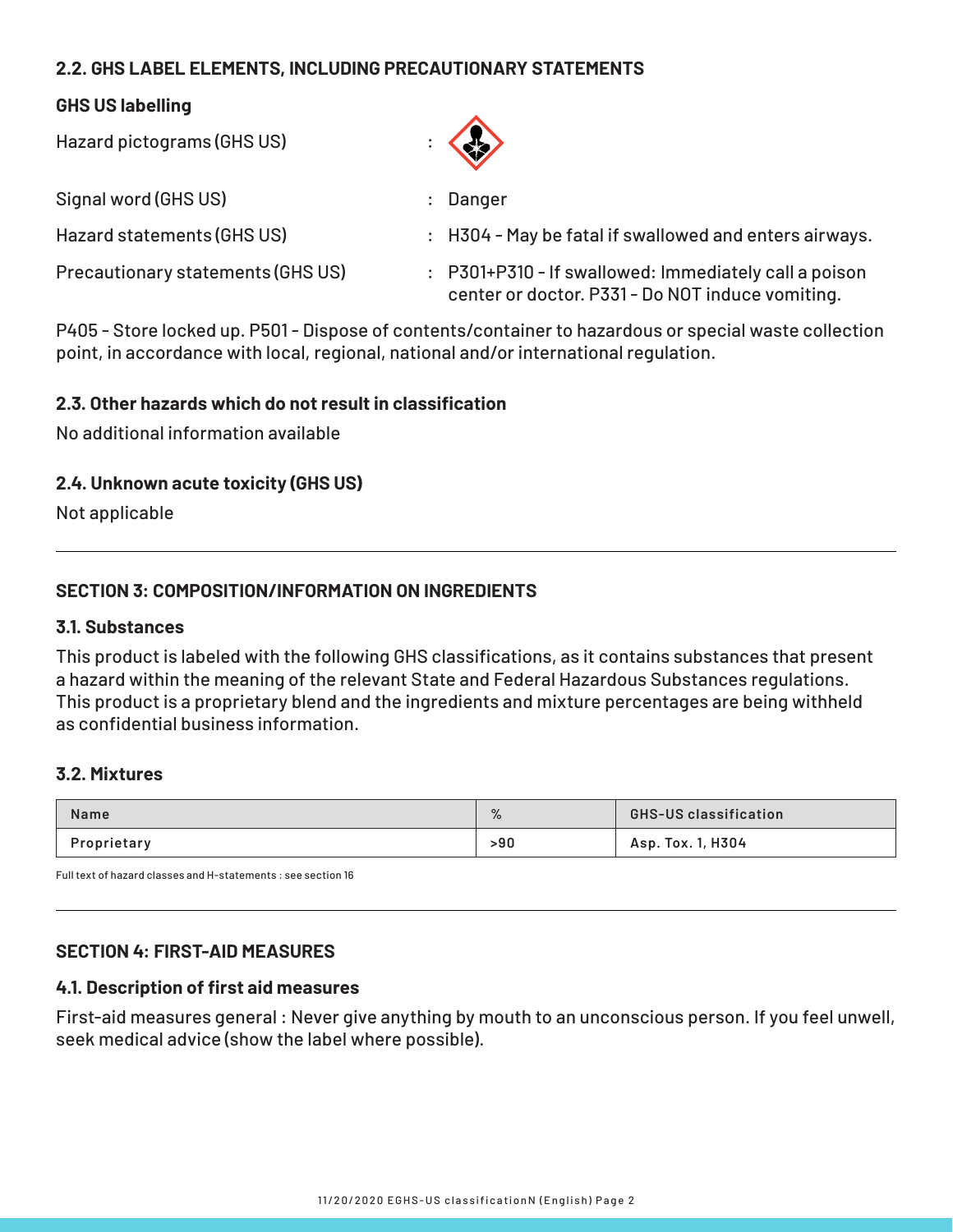| First-aid measures after inhalation   | : Allow affected person to breathe fresh air.<br>Allow the victim to rest.                                                                                                     |
|---------------------------------------|--------------------------------------------------------------------------------------------------------------------------------------------------------------------------------|
| First-aid measures after skin contact | : Remove affected clothing and wash all exposed skin<br>area with mild soap and water, followed by warm<br>water rinse.                                                        |
| First-aid measures after eye contact  | : Rinse cautiously with water for several minutes.<br>Remove contact lenses, if present and easy to do.<br>Continue rinsing.                                                   |
| If eye irritation persists            | : Get medical advice/attention. Get medical<br>advice/attention. Rinse immediately with plenty<br>of water. Obtain medical attention if pain, blinking<br>or redness persists. |
| First-aid measures after ingestion    | : Rinse mouth. Do NOT induce vomiting.<br>Immediately call a POISON CENTER/doctor                                                                                              |

## **4.2. Most important symptoms and effects (acute and delayed)**

The most important known symptoms and effects are described in the labelling (see section 2.2) and/or in section 11

#### **4.3. Immediate medical attention and special treatment, if necessary**

No additional information available

#### **SECTION 5: FIRE-FIGHTING MEASURES**

#### **5.1. Suitable (and unsuitable) extinguishing media**

| Suitable extinguishing media | : Foam. Dry powder. Carbon dioxide. Water spray. Sand. |
|------------------------------|--------------------------------------------------------|
|                              |                                                        |

Unsuitable extinguishing media : Do not use a heavy water stream.

#### **5.2. Specific hazards arising from the chemical**

No additional information available

#### **5.3. Special protective equipment and precautions for fire-fighters**

| <b>Firefighting instructions</b> | environment. | : Use water spray or fog for cooling exposed containers.<br>Exercise caution when fighting any chemical fire.<br>Prevent fire fighting water from entering the |
|----------------------------------|--------------|----------------------------------------------------------------------------------------------------------------------------------------------------------------|
| Protection during firefighting   |              | : Do not enter fire area without proper protective<br>equipment, including respiratory protection.                                                             |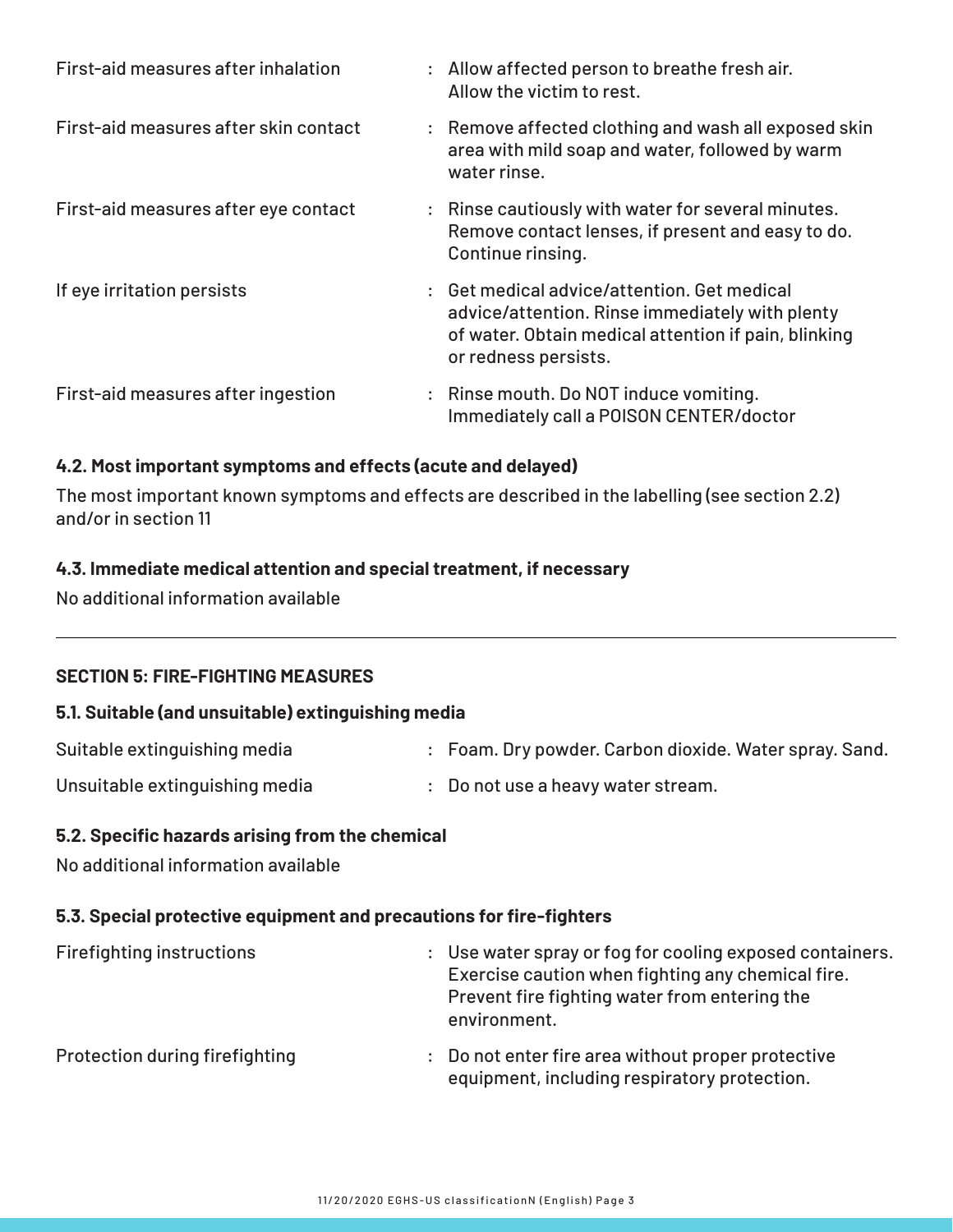## **SECTION 6: ACCIDENTAL RELEASE MEASURES**

#### **6.1. Personal precautions, protective equipment and emergency procedures**

#### **6.1.1. For non-emergency personnel**

| <b>Emergency procedures</b>            | : Evacuate unnecessary personnel.            |
|----------------------------------------|----------------------------------------------|
| 6.1.2. For emergency responders        |                                              |
| Protective equipment                   | : Equip cleanup crew with proper protection. |
| <b>Emergency procedures</b>            | : Ventilate area.                            |
| <b>CO</b> Existence and almost and and |                                              |

#### **6.2. Environmental precautions**

Prevent entry to sewers and public waters. Notify authorities if liquid enters sewers or public waters.

#### **6.3. Methods and material for containment and cleaning up**

Methods for cleaning up **Example 20** Soak up spills with inert solids, such as clay or diatomaceous earth as soon as possible. Collect spillage. Store away from other materials.

#### **6.4. Reference to other sections**

See Heading 8. Exposure controls and personal protection.

## **SECTION 7: HANDLING AND STORAGE**

#### **7.1. Precautions for safe handling**

| Precautions for safe handling                                     |  | : Wash hands and other exposed areas with mild soap<br>and water before eating, drinking or smoking and<br>when leaving work.                                                                             |
|-------------------------------------------------------------------|--|-----------------------------------------------------------------------------------------------------------------------------------------------------------------------------------------------------------|
| Precautions for safe handling                                     |  | : Wash hands and other exposed areas with mild soap<br>and water before eating, drinking or smoking and when<br>leaving work. Provide good ventilation in process area<br>to prevent formation of vapour. |
| <b>Hygiene measures</b>                                           |  | : Wash hands, forearms, face thoroughly after handling.                                                                                                                                                   |
| 7.2. CONDITIONS FOR SAFE STORAGE, INCLUDING ANY INCOMPATIBILITIES |  |                                                                                                                                                                                                           |
| <b>Storage conditions</b>                                         |  | : Keep only in the original container in a cool, well<br>ventilated place away from direct sunlight. Keep                                                                                                 |

|                        | <u>Velitilated place away from ull ect sumquit. Recj</u><br>the container closed when not in use. |
|------------------------|---------------------------------------------------------------------------------------------------|
| Incompatible products  | : Strong bases. Strong acids.                                                                     |
| Incompatible materials | : Sources of ignition. Direct sunlight.                                                           |
| <b>Store Class</b>     | : Combustible liquid.                                                                             |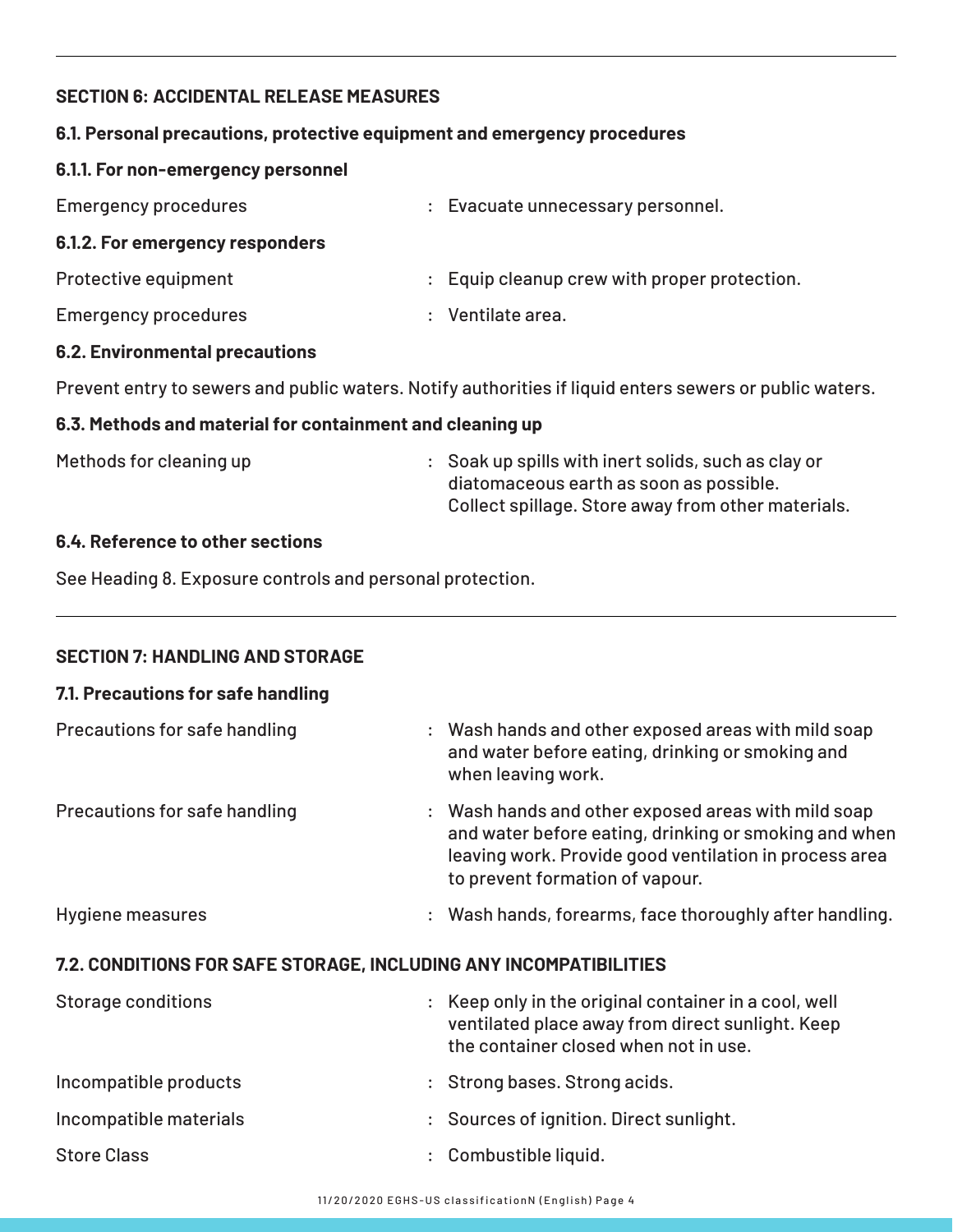## **SECTION 8: EXPOSURE CONTROLS/PERSONAL PROTECTION**

## **8.1. Control parameters**

| Proprietary mixture                 |  |
|-------------------------------------|--|
| No additional information available |  |
|                                     |  |

#### **8.2. Appropriate engineering controls**

No additional information available

#### **8.3. Individual protection measures/Personal protective equipment**

| Personal protective equipment | $\ddot{\cdot}$       | Avoid all unnecessary exposure.                                     |
|-------------------------------|----------------------|---------------------------------------------------------------------|
| Hand protection               |                      | Wear protective gloves.                                             |
| Eye protection                | $\ddot{\cdot}$       | Chemical goggles or safety glasses                                  |
| <b>Respiratory protection</b> | $\ddot{\phantom{a}}$ | [In case of inadequate ventilation]<br>wear respiratory protection. |
| Other information             | $\ddot{\cdot}$       | Do not eat, drink, or smoke during use.                             |

## **SECTION 9: PHYSICAL AND CHEMICAL PROPERTIES**

## **9.1. Information on basic physical and chemical properties**

|    | A) Appearance                                   | Form : liquid                                      |
|----|-------------------------------------------------|----------------------------------------------------|
|    |                                                 | Colour: colourless                                 |
|    | B) Odour                                        | <b>Odourless</b>                                   |
|    | c) Odour Threshold                              | No data available                                  |
|    | D) pH                                           | No data available                                  |
|    | E) Melting point/freezing point                 | Melting point/range: 18 °C (64 °F) - lit.          |
|    | F) Initial boiling point and boiling range      | 287 °C 549 °F - lit.                               |
|    | G) Flash point                                  | $135\,^{\circ}$ C $(275\,^{\circ}$ F) – closed cup |
|    | H) Evaporation rate                             | No data available                                  |
|    | I) Flammability (solid, gas)                    | No data available                                  |
|    | J) Upper/lower flammability or explosive limits | No data available                                  |
| K) | Vapour pressure                                 | 0.004 hPa at 20 $^{\circ}$ C (68 $^{\circ}$ F)     |
|    |                                                 | 1 hPa at 105.3 $^{\circ}$ C(221.5 $^{\circ}$ F)    |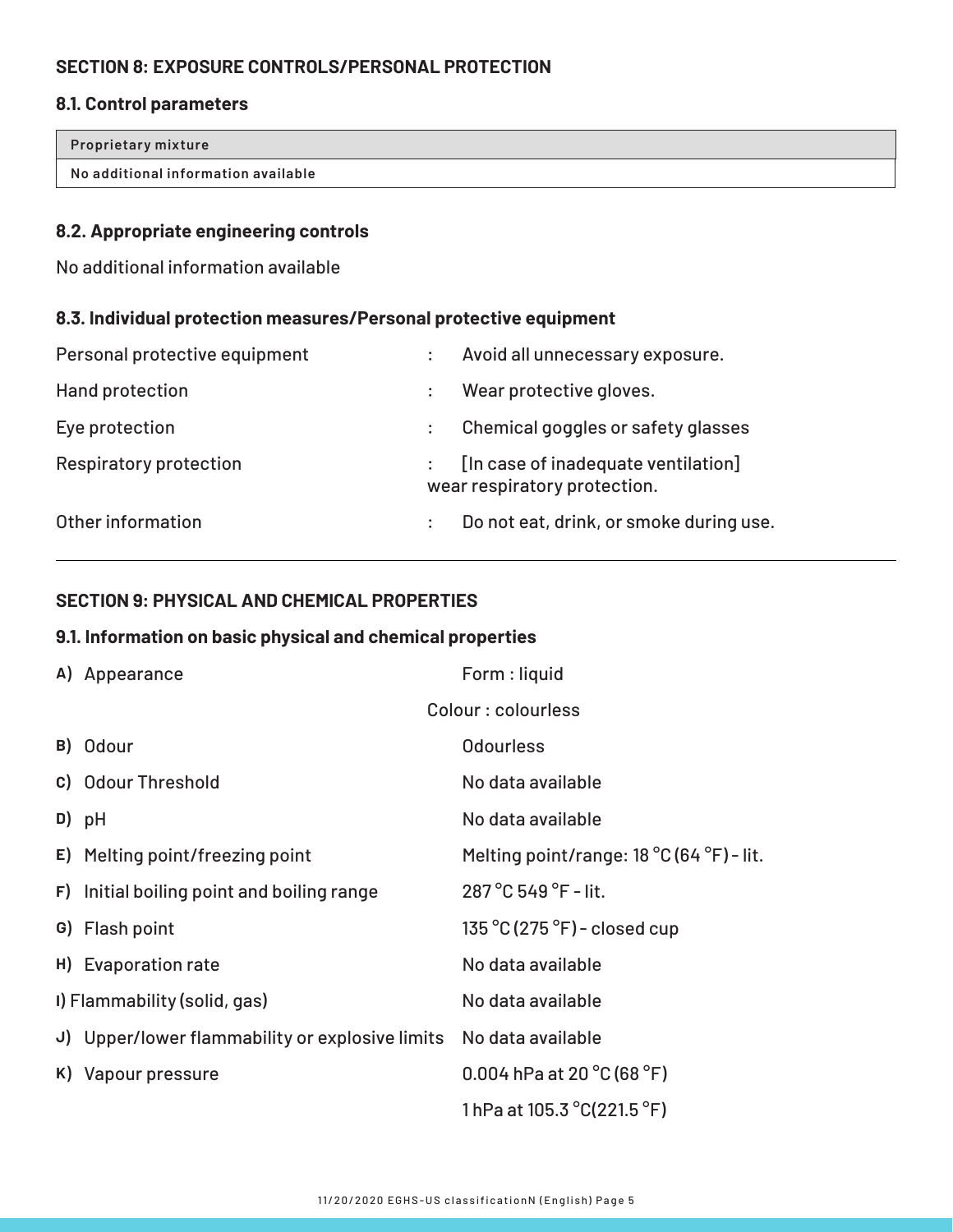| L) Vapour density                         | $7.82 - (Air = 1.0)$                              |
|-------------------------------------------|---------------------------------------------------|
| M) Relative density                       | 0.773 g/cm3 at $25\,^{\circ}$ C (77 $^{\circ}$ F) |
| N) Water solubility                       | insoluble                                         |
| 0) Partition coefficient: n-octanol/water | log Pow: 8.2 at 25 °C (77 °F)                     |
| P) Auto-ignition temperature              | No data available                                 |
| 0) Decomposition temperature              | No data available                                 |
| R) Viscosity                              | 4.29 mm2/s at 20 $^{\circ}$ C (68 $^{\circ}$ F) - |
| S) Explosive properties                   | No data available                                 |
| T) Oxidizing properties                   | No data available                                 |
| 9.2. Other information                    |                                                   |
| Relative vapour density                   | $7.82 - (Air = 1.0)$                              |

#### **SECTION 10: STABILITY AND REACTIVITY**

## **10.1. Reactivity**

No additional information available

## **10.2. Chemical stability**

Not established.

## **10.3. Possibility of hazardous reactions**

Not established.

#### **SECTION 11: TOXICOLOGICAL INFORMATION**

## **11.1. Information on toxicological effects**

| Acute toxicity (oral)       | : Not classified |
|-----------------------------|------------------|
| Acute toxicity (dermal)     | : Not classified |
| Acute toxicity (inhalation) | : Not classified |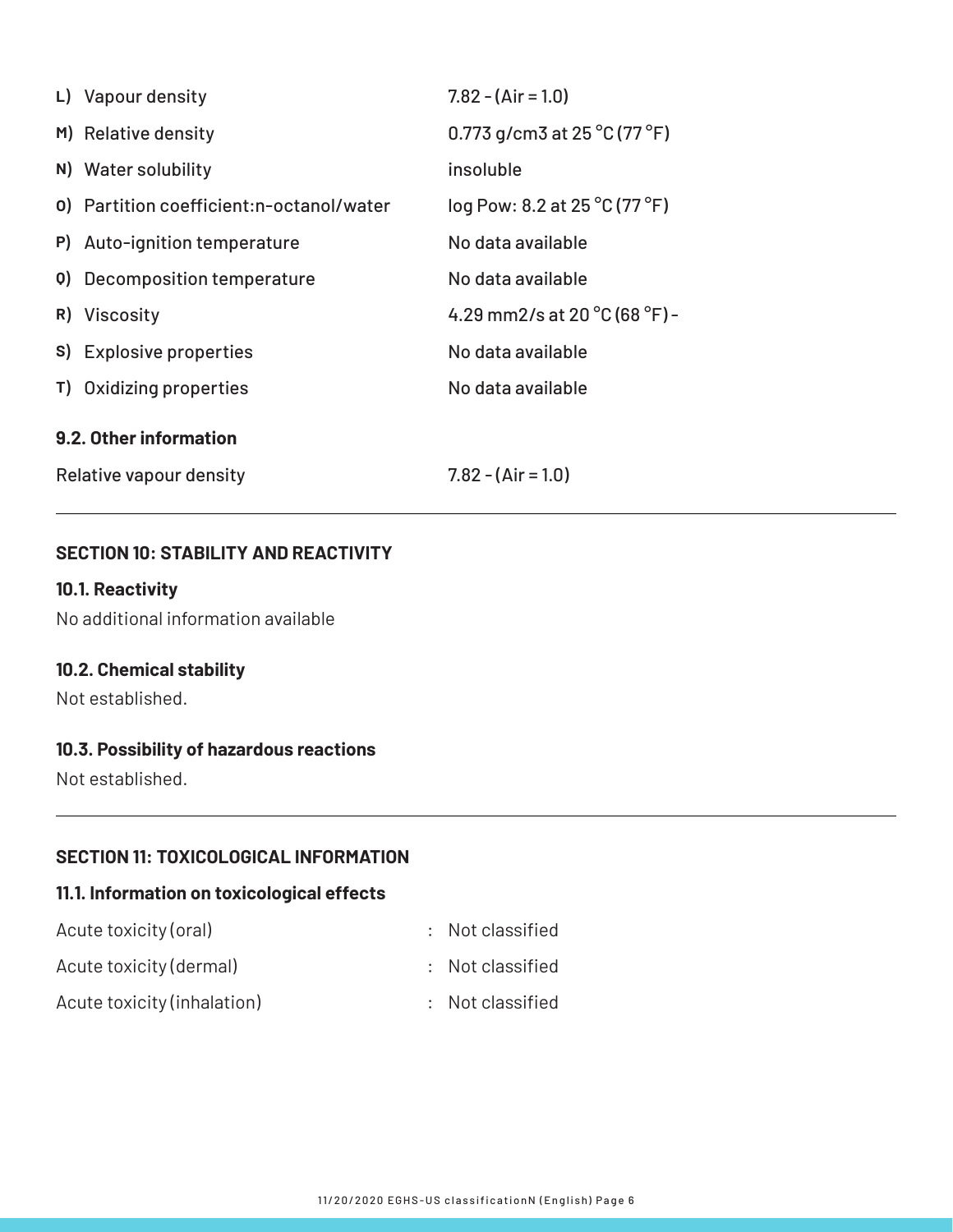| LD50 oral rat                                          |   |                | > 5000 mg/kg bodyweight<br>(Equivalent or similar to OECD 401, Rat, Male / female,<br>Experimental value, Oral, 14 day(s))                |
|--------------------------------------------------------|---|----------------|-------------------------------------------------------------------------------------------------------------------------------------------|
| LD50 dermal rabbit                                     |   |                | > 3160 mg/kg bodyweight<br>(Equivalent or similar to OECD 402, 24 h, Rabbit, Male /<br>female, Experimental value, Dermal, 14 day(s))     |
| LC50 Inhalation - Rat                                  |   |                | > 5.266 mg/l air (Equivalent or similar to OECD 403,<br>4 h, Rat, Male / female, Read-across, Inhalation<br>$(aerosol)$ , 14 day $(s)$ )  |
| Skin corrosion/irritation                              | ÷ | Not classified |                                                                                                                                           |
| Serious eye damage/irritation                          |   | Not classified |                                                                                                                                           |
| Respiratory or skin sensitisation                      |   | Not classified |                                                                                                                                           |
| Germ cell mutagenicity                                 |   | Not classified |                                                                                                                                           |
| Carcinogenicity                                        |   | Not classified |                                                                                                                                           |
| Reproductive toxicity                                  |   | Not classified |                                                                                                                                           |
| NOAEL (animal/female, F0/P)                            |   |                | ≥ 2000 mg/kg bodyweight Animal: rat, Animal sex:<br>female, Guideline: OECD Guideline 415<br>(One-Generation Reproduction Toxicity Study) |
| STOT-single exposure                                   | ÷ | Not classified |                                                                                                                                           |
| STOT-repeated exposure                                 |   | Not classified |                                                                                                                                           |
| NOAEL (oral, rat, 90 days)                             |   |                | ≥ 5000 mg/kg bodyweight Animal: rat, Guideline:<br>OECD Guideline 408 (Repeated Dose 90- Day Oral<br><b>Toxicity in Rodents)</b>          |
| NOAEL (dermal, rat/rabbit, 90 days)                    |   |                | > 495 mg/kg bodyweight Animal: rat, Guideline:<br>OECD Guideline 411 (Subchronic Dermal Toxicity:<br>90-Day Study)                        |
| NOAEC (inhalation, rat, vapour, 90 days)               |   |                | > 10.4 mg/l air Animal: rat, Guideline: OECD Guideline<br>413 (Subchronic Inhalation Toxicity: 90-Day Study)                              |
| Aspiration hazard                                      |   |                | May be fatal if swallowed and enters airways.                                                                                             |
| Viscosity, kinematic                                   |   |                | No data available                                                                                                                         |
| Potential adverse human health effects<br>and symptoms |   | are not met.   | Based on available data, the classification criteriae                                                                                     |
| Symptoms/effects after eye contact                     |   |                | Causes serious eye irritation.                                                                                                            |
| Symptoms/effects after ingestion                       |   |                | May be fatal if swallowed and enters airways.                                                                                             |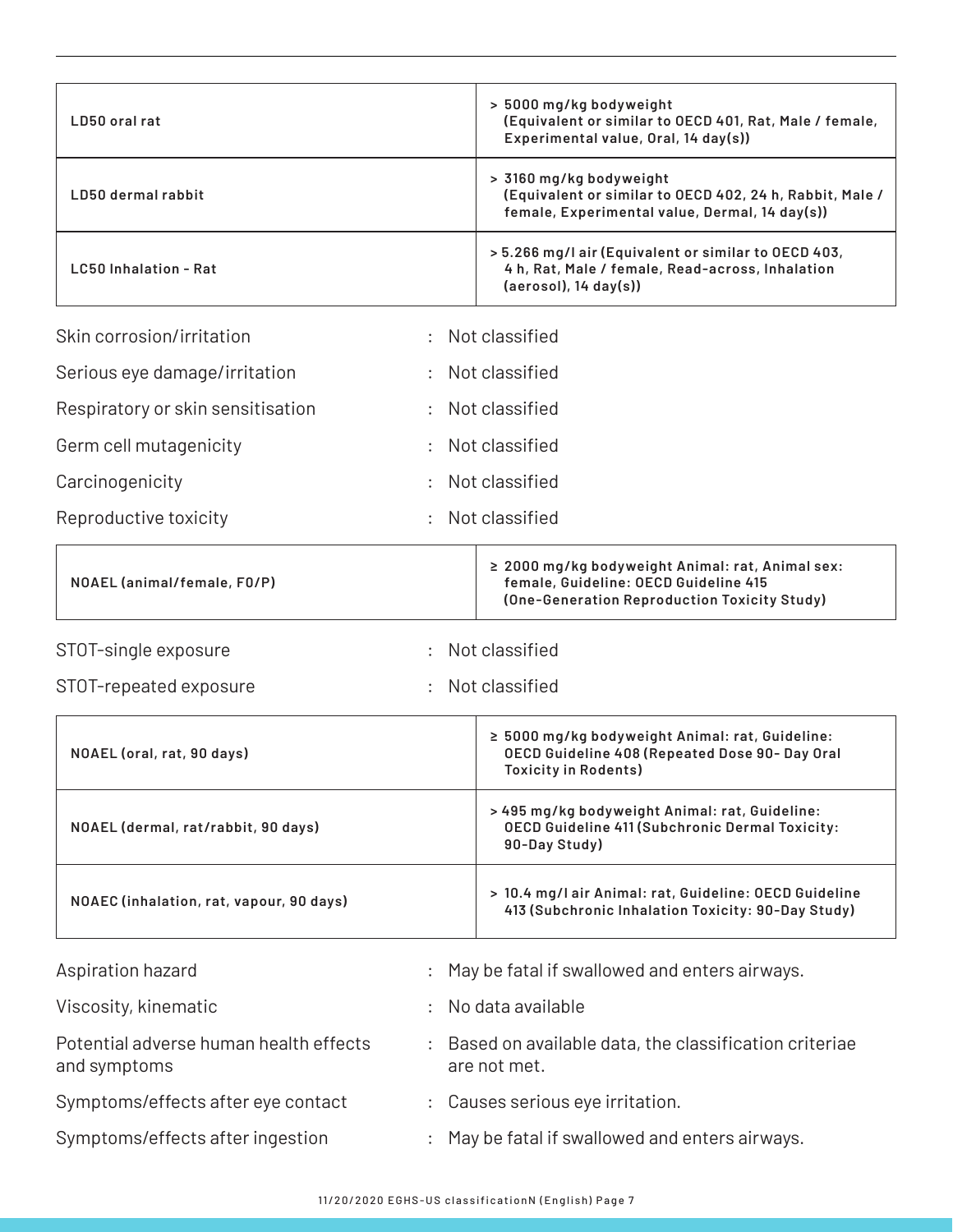## **SECTION 12: ECOLOGICAL INFORMATION**

#### **12.1. Toxicity**

No additional information available

#### **12.2. Persistence and degradability**

| <b>Proprietary mixture</b>    |                                                            |  |
|-------------------------------|------------------------------------------------------------|--|
| Persistence and degradability | Biodegradable in the soil. Readily biodegradable in water. |  |
| <b>ThOD</b>                   | $3.46$ g $02$ /g substance                                 |  |

#### **12.3. Bioaccumulative potential**

| <b>Proprietary mixture</b>                      |                                                                          |
|-------------------------------------------------|--------------------------------------------------------------------------|
| Partition coefficient n-octanol/water (Log Pow) | 8.2 (Experimental value, EU Method A.8: Partition<br>Coefficient, 25 °C) |
| Bioaccumulative potential                       | High potential for bioaccumulation (Log Kow > 5).                        |

#### **12.4. Mobility in soil**

| <b>Proprietary mixture</b> |                                                                  |
|----------------------------|------------------------------------------------------------------|
| <b>Surface tension</b>     | 27.47 mN/m (25 °C, 100 vol %, EU Method A.5:<br>Surface tension) |
| Ecology - soil             | Adsorbs into the soil.                                           |

#### **12.5. Other adverse effects**

Other information : Avoid release to the environment.

#### **SECTION 13: DISPOSAL CONSIDERATIONS**

Product/Packaging disposal recommendations : Dispose in a safe manner in accordance with local/ national regulations. Dispose of contents/container to hazardous or special waste collection point, in accordance with local, regional, national and/or international regulation.

Ecology - waste materials : Avoid release to the environment. Hazardous waste due to toxicity.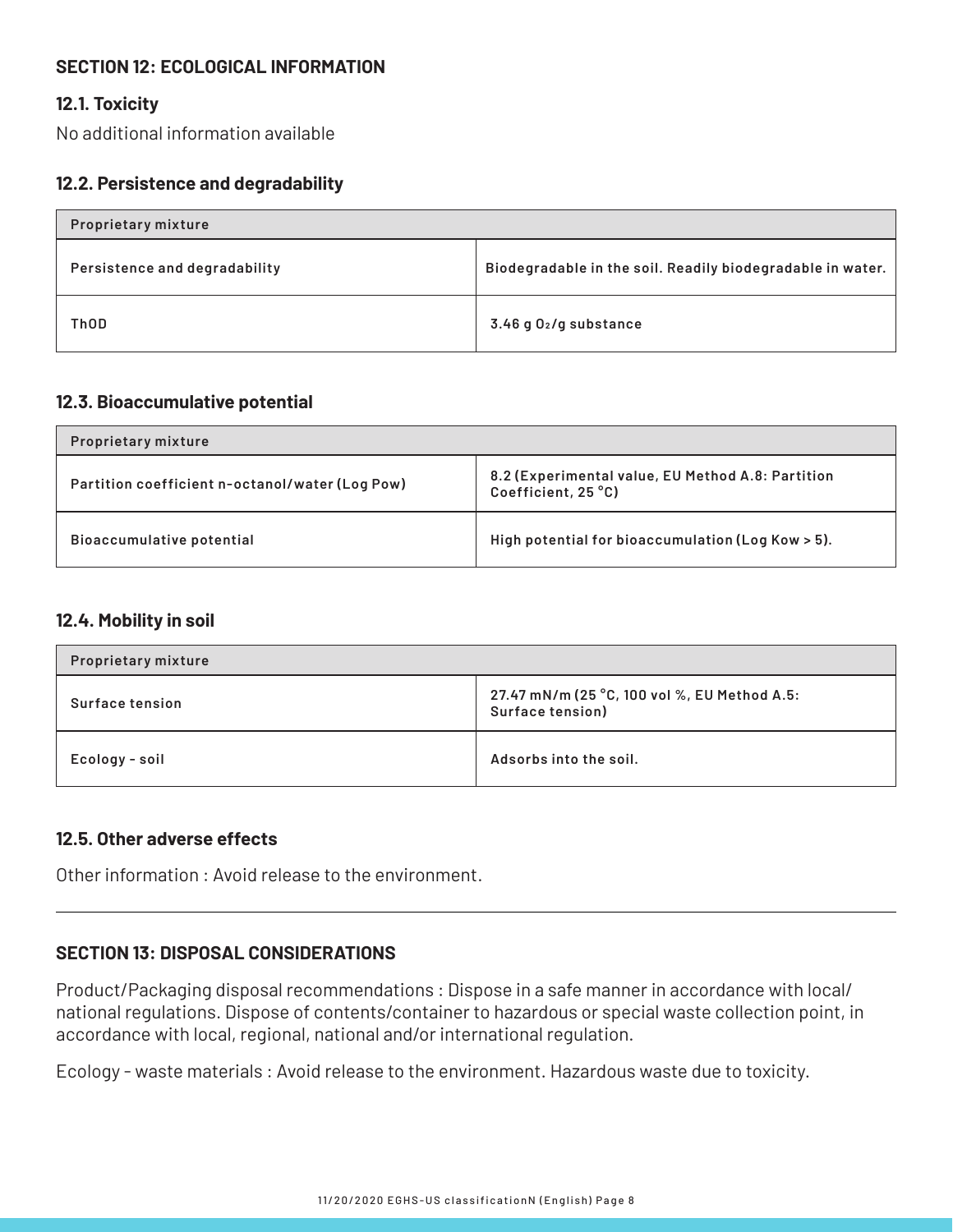## **SECTION 14: TRANSPORT INFORMATION**

**DOT (US)** Not dangerous goods

**IMDG** Not dangerous goods

**IATA** Not dangerous goods

#### **SECTION 15: REGULATORY INFORMATION**

#### **SARA 302 Components**

This material does not contain any components with a section 302 EHS TPQ.

## **SARA 313 Components**

This material does not contain any chemical components with known CAS numbers that exceed the threshold (De Minimis) reporting levels established by SARA Title III, Section 313.

#### **SARA 311/312 Hazards**

No SARA Hazards United States TSCA (Toxic Substances Control Act) inventory

#### **15.2. International Regulations**

Canadian DSL (Domestic Substances List)

#### **EU-Regulations**

/

#### **National regulations**

No additional information available

#### **15.3. US State regulations**

Massachusetts Right To Know Components

No components are subject to the Massachusetts Right to Know Act.

Pennsylvania Right To Know Components

Listed component

New Jersey Right To Know Components

Listed component

California Prop. 65 Components

This product does not contain any chemicals known to the State of California to cause cancer, birth defects, or any other reproductive harm